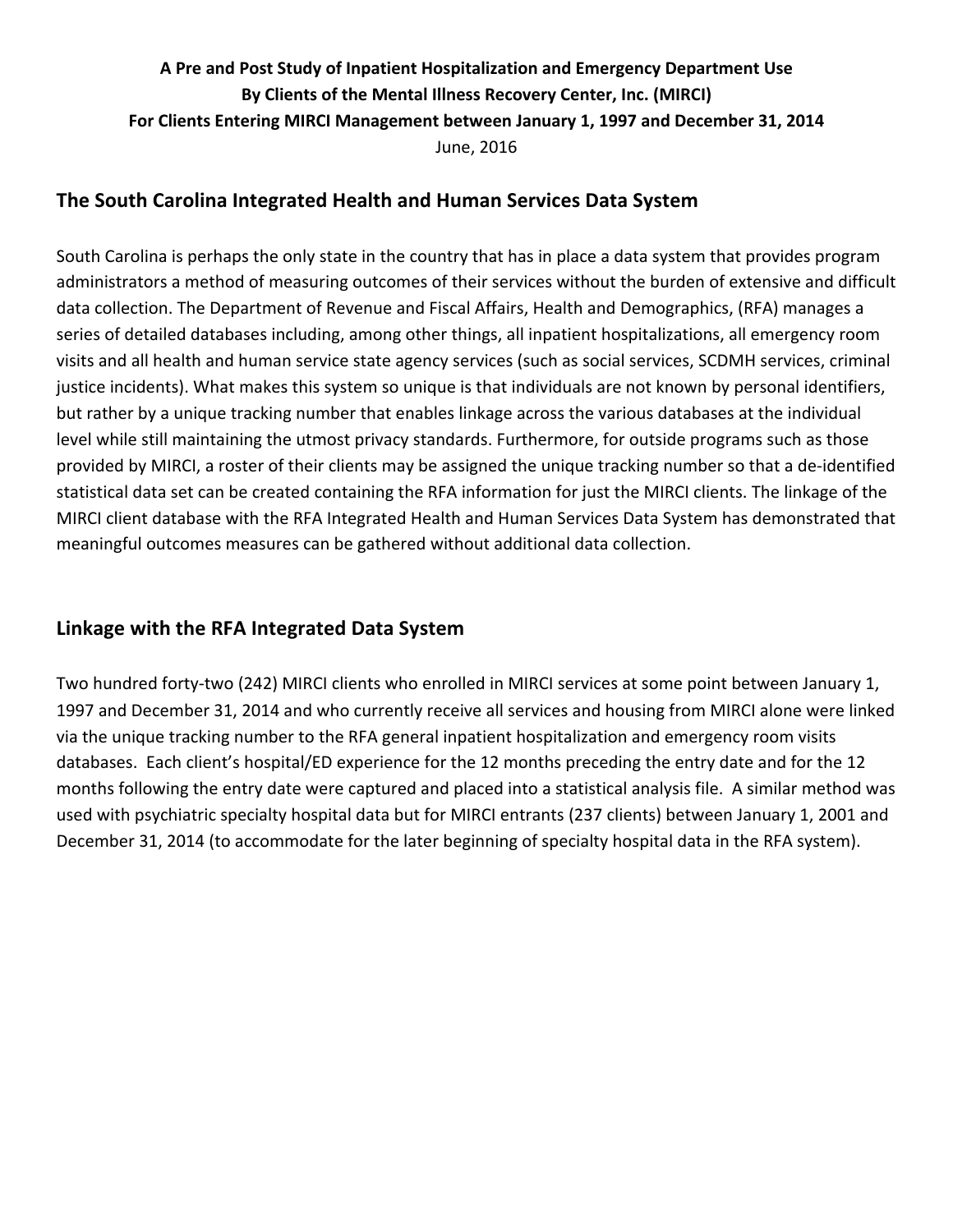# **Summary of Findings**

#### **Utilization of Hospital Services:**

For the 242 clients linked to the RFA general hospital data system:

- The total number of inpatient hospitalizations for the cohort of 242 clients for the year subsequent to beginning MIRCI services dropped by 44% from the year preceding entry into MIRCI (from 136 to 76). Decreases in mental Illness and substance abuse hospitalizations (from 105 discharges pre-enrollment to 38 discharges post-enrollment) were the entire reason for the overall decline.
	- $\circ$  Considering Mental Illness/SA as the reason for the hospitalization, the number of hospitalizations dropped by 64%, pre- to post-entry into MIRCI.
	- $\circ$  As in past analyses, hospitalizations for physical illness and accidents actually increased, from 31 (pre-) to 38 (post-). This type of change is not unexpected because of variability introduced by small numbers; in this case, one client with five hospitalizations post-MIRCI explains almost the entire increase.
	- $\circ$  A second finding for inpatient hospitalizations is that the intensity of services required when hospitalization was needed (measured by average number of days in the hospital) dropped by 44% from an average of 13.1 days pre-MIRCI to 7.4 days post-MIRCI.
	- $\circ$  The combination of decreases in numbers of hospitalizations and length of stay resulted in a significant drop in inpatient charges of \$1,957,991, a 41% drop.
- It should be noted that not every client requires an inpatient hospitalization. Drops in overall number of inpatient hospitalizations were primarily driven by drops in the number of clients requiring one or more inpatient stays for mental illness (70 clients pre-enrollment and 26 clients post-enrollment). This is indicative of MIRCI's strong efforts to bring new clients into managed outpatient and drug therapy services.
- The number of emergency department visits dropped by 39% once the clients enrolled in MIRCI.
	- Emergency department visits where mental illness was the reason for the visit dropped even more, by 59%. Unlike inpatient hospitalizations, ED visits for physical illness dropped by 31% and for injuries by 35%.
		- Schizophrenic disorder was the most common mental illness reason for visiting the ED for a mental illness; these visits dropped by 51%.

#### For the 237 clients linked to the RFA *psychiatric specialty hospital* database:

• The number of inpatient hospitalizations dropped by 84% in the year following enrollment, from 37 to 6, virtually containing the use of inpatient services by good outpatient management.

**Monetary Savings**: Considering all hospital services combined (inpatient general, inpatient specialty and emergency department visits), total charges for services in the year following MIRCI enrollment were \$2,914,775 less than charges for services in the year prior to MIRCI enrollment. Note: Because this analysis is longitudinal and spans clients enrolling in MIRCI over an 18-year period, health care charges have been adjusted to 2015 dollars using the GDP index for the latest year available. Inpatient general hospitalization decreases accounted for 67% of these savings, with ED visits and specialty hospital discharges accounting for 20% and 13% respectively.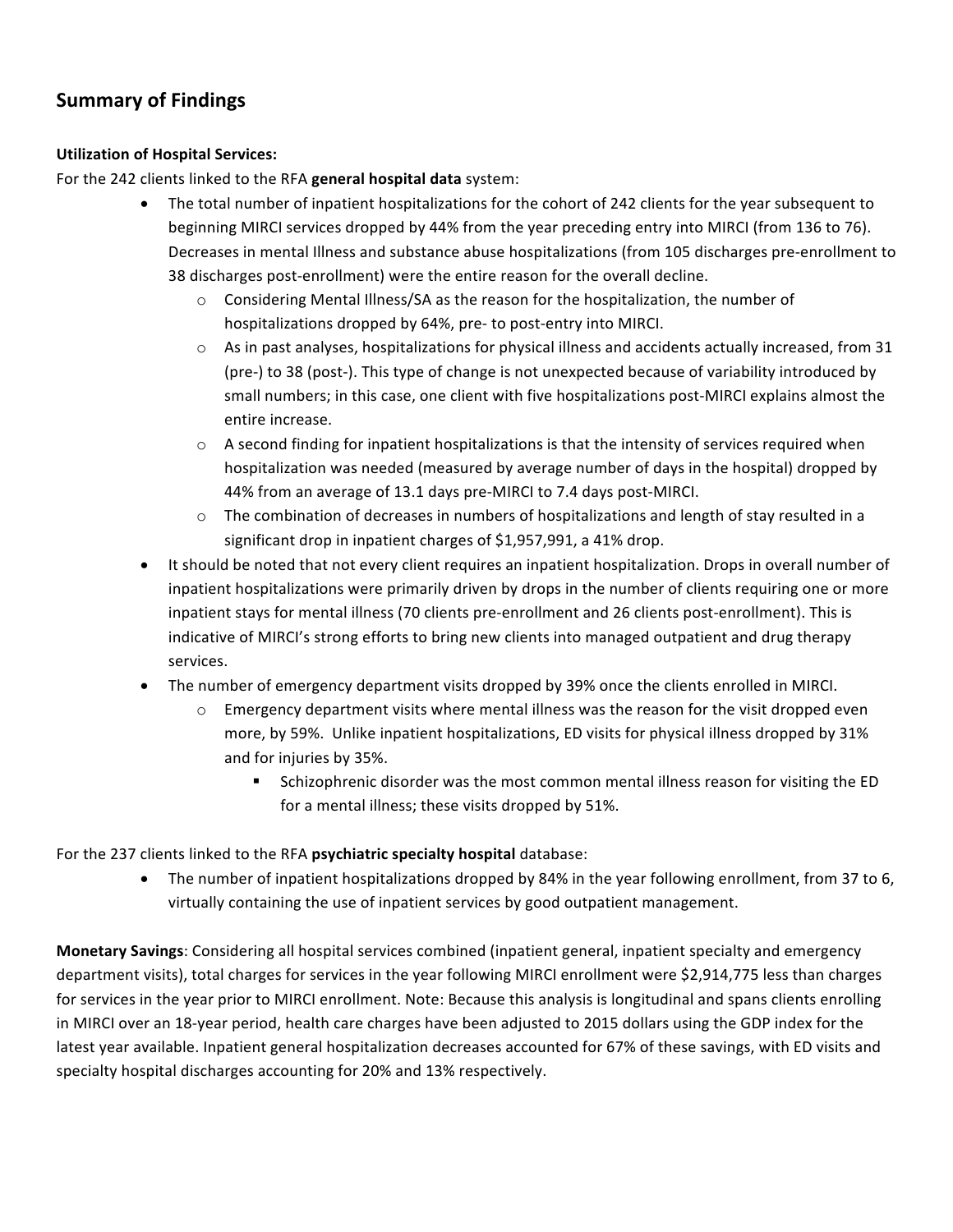#### **Discussion**

The results of pre and post hospital and emergency department use analysis show substantial observed decreases once clients are assisted by MIRCI programs. Decreases are most dramatic for diagnoses of mental illness and substance abuse but are also reflected in the declining use of hospital emergency departments even for physical illness. MIRCI case management offers emphasis on appropriate outpatient psychiatric services, stability in medication adherence, life skills, and housing. The significance of their success is borne out in the substantial drop in expensive service utilization expressed in avoided hospital charges of over 2.9 million dollars.

### **Detailed Findings**

For each outcome measure, the "Percent Change" column denotes the change from the rate of use in the year prior to enrolling in MIRCI to the rate of use in the year following enrollment in MIRCI.

| <b>Reason for Inpatient</b> | <b>Number of Hospitalizations</b> | <b>Percent Change</b>  |          |
|-----------------------------|-----------------------------------|------------------------|----------|
|                             | <b>12 Months Before</b>           | <b>12 Months After</b> |          |
| All                         | 136                               | 76                     | $-44.1%$ |
| Mental Illness/SA           | 105                               | 38                     | $-63.8%$ |
| Schizophrenia               | 43                                | 17                     | $-60.5%$ |
| <b>Affective Psychoses</b>  | 39                                | 12                     | $-69.2%$ |
| Physical Illness/Injury     | 31                                | 38                     | $+22.6%$ |

### **General Inpatient Hospitalizations**

| <b>Reason for Inpatient</b> | <b>Average Days in Hospital</b> | <b>Actual Change in</b><br><b>Average Days</b> |             |
|-----------------------------|---------------------------------|------------------------------------------------|-------------|
|                             | <b>12 Months Before</b>         | <b>12 Months After</b>                         |             |
| All                         | 13.1                            | 8.3                                            | $-4.8$ days |
| Mental Illness/SA           | 15.4                            | 10.8                                           | $-4.6$ days |
| Physical Illness/Injury     | 5.8                             | 5.8                                            | 0 days      |

| <b>Reason for Inpatient</b> | <b>Total Hospital Charges</b> | <b>Percent Change</b>  |          |
|-----------------------------|-------------------------------|------------------------|----------|
|                             | <b>12 Months Before</b>       | <b>12 Months After</b> |          |
| All                         | \$4,758,715                   | \$2,800,734            | $-41.4%$ |
| Mental Illness/SA           | \$3,572,859                   | \$1,108,646            | $-69.0%$ |
| Physical Illness/Injury     | \$1,185,856                   | \$1,692,078            | $+42.7%$ |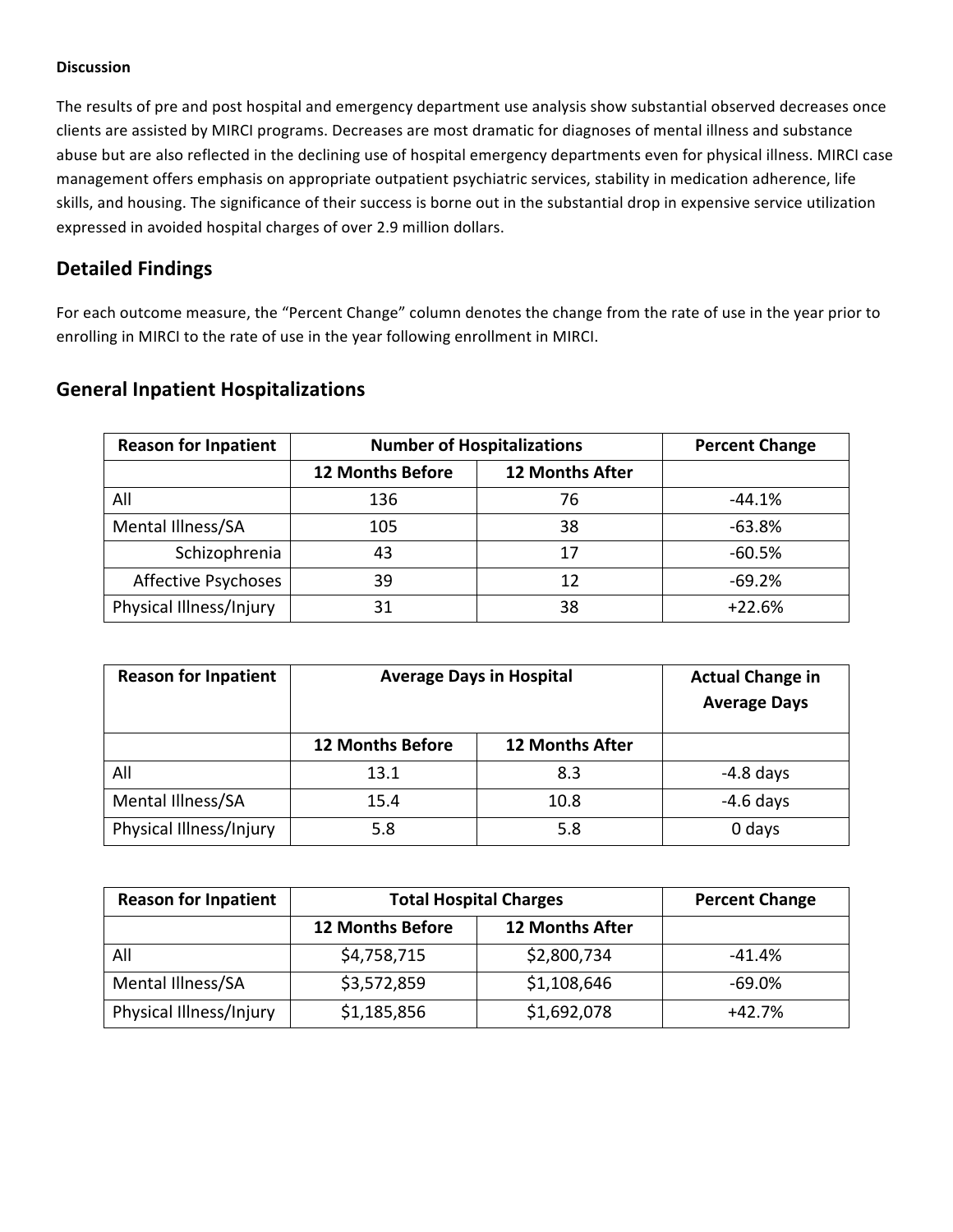# **Emergency Department Visits**

| <b>Reason For ED Visit</b>    | <b>Number of ED Visits</b> | <b>Percent Change</b>  |           |
|-------------------------------|----------------------------|------------------------|-----------|
|                               | <b>12 Months Before</b>    | <b>12 Months After</b> |           |
| All                           | 692                        | 421                    | $-39.2%$  |
| Mental Illness/SA             | 187                        | 76                     | $-59.4%$  |
| Schizophrenia                 | 55                         | 27                     | $-50.9\%$ |
| <b>Injuries</b>               | 63                         | 41                     | $-34.9%$  |
| <b>Other Physical Illness</b> | 442                        | 304                    | $-31.2%$  |

| <b>Reason For ED Visit</b>    | <b>Total ED Charges</b> | <b>Percent Change</b>  |          |
|-------------------------------|-------------------------|------------------------|----------|
|                               | <b>12 Months Before</b> | <b>12 Months After</b> |          |
| All                           | \$1,802,574             | \$1,210,050            | $-32.9%$ |
| Mental Illness/SA             | \$604,604               | \$173,997              | $-71.2%$ |
| Injuries                      | \$131,321               | \$153,327              | $+16.7%$ |
| <b>Other Physical Illness</b> | \$1,066,649             | \$882,725              | $-17.2%$ |

### **Psychiatric Specialty Hospitalizations**

| Reason                | <b>Number of Hospitalizations</b> | <b>Percent Change</b>  |          |
|-----------------------|-----------------------------------|------------------------|----------|
|                       | <b>12 Months Before</b>           | <b>12 Months After</b> |          |
| <b>Mental Illness</b> | 29                                |                        | $-89.6%$ |
| Substance Abuse       |                                   |                        | $-62.5%$ |

| Reason                 | <b>Average Days in Hospital</b> | <b>Actual Change in Days</b> |               |
|------------------------|---------------------------------|------------------------------|---------------|
|                        | <b>12 Months Before</b>         | <b>12 Months After</b>       |               |
| <b>Mental Illness</b>  | 26.1                            | $61.7*$                      | $+35.6$ days* |
| <b>Substance Abuse</b> | 26.2                            | $25.7*$                      | $-0.5$ days   |

\*Small numbers introduce variability

## **Extended Longitudinal Analysis**

A cohort of 165 (152 for specialty hospital analysis) was identified for a longer pre and post period to assess the immediate and prolonged impact of MIRCI services on client utilization of the same services discussed above. For the cohort, the following tables depict the observed service utilization for each pre- and post-MIRCI period.